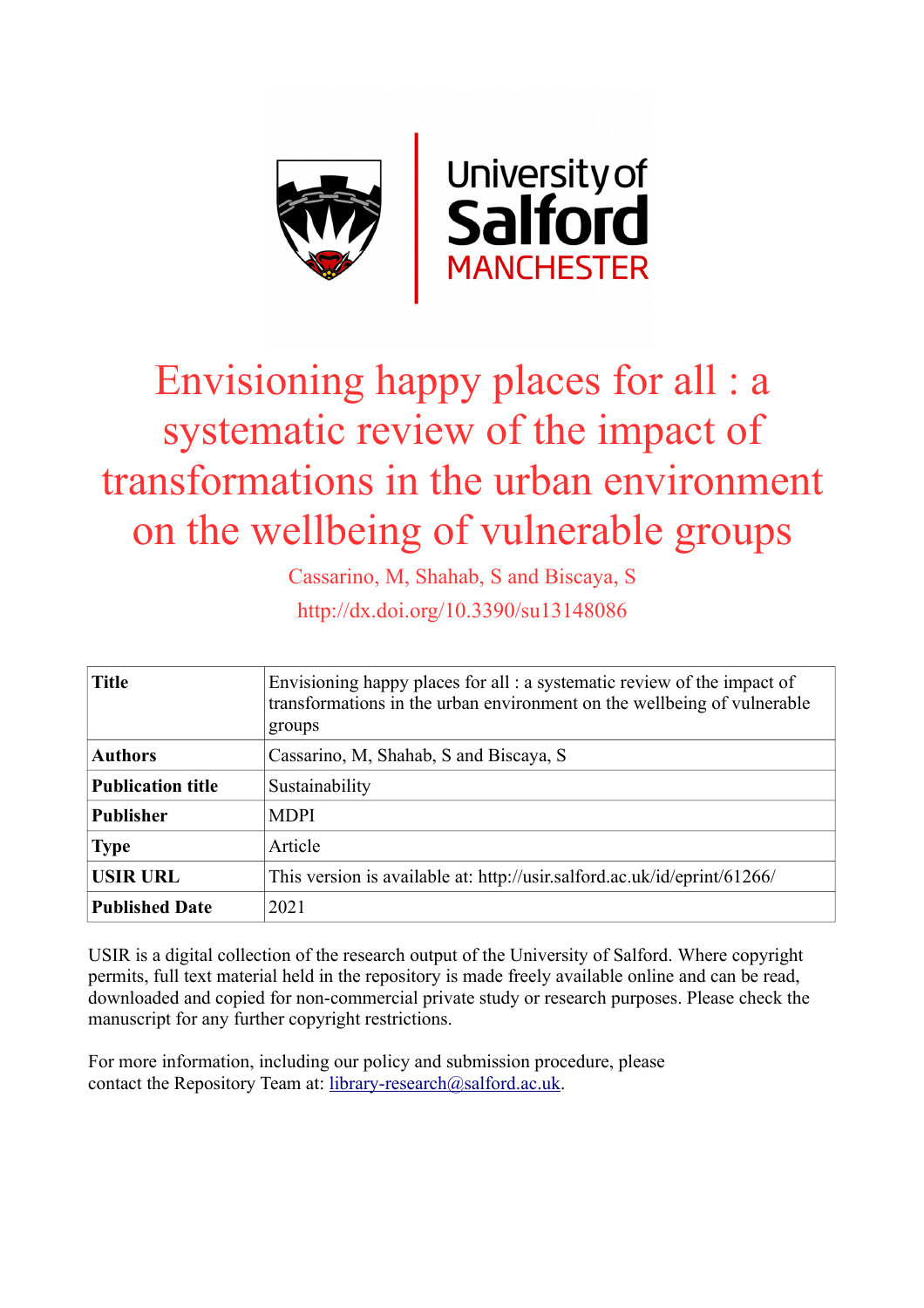

*Review*



# **Envisioning Happy Places for All: A Systematic Review of the Impact of Transformations in the Urban Environment on the Wellbeing of Vulnerable Groups**

**Marica Cassarino 1,\* [,](https://orcid.org/0000-0002-1624-921X) Sina Shahab [2](https://orcid.org/0000-0003-3788-2564) and Sara Biscaya <sup>3</sup>**

- <sup>1</sup> School of Applied Psychology, University College Cork, T23 TK30 Cork, Ireland
- 2 School of Geography and Planning, Cardiff University, Cardiff CF10 3WA, UK; ShahabS@cardiff.ac.uk<br>3 Sebase of Science Engineering & Environment University of Selford Manghester M5 4WT UK.
	- School of Science, Engineering & Environment, University of Salford, Manchester M5 4WT, UK; s.biscaya@salford.ac.uk
- **\*** Correspondence: mcassarino@ucc.ie

**Abstract:** Urban planning and design can impact mental health, but it is unclear how ever-growing and changing cities can sustain the psychological wellbeing of vulnerable groups, who are among the most mentally sensitive to spatial inequalities. This systematic review synthesised quantitative and qualitative studies on urban design interventions and their impact on wellbeing in vulnerable groups. Using the Preferred Reporting Items for Systematic Reviews and Meta-analyses (PRISMA) guidelines, we searched five online databases from inception to May 2020. A total of 10 papers were included. We found mixed evidence of benefits for wellbeing linked to urban regeneration projects or focused interventions (green spaces, transport, security). Interventions that were centred around participation, sustainable living, and quality of design (e.g., perceived sense of safety) were associated with increased residential satisfaction and wellbeing, particularly among low-income communities and women. Risk of bias was low to medium, but there was high methodological heterogeneity; studies were mainly from Western countries, and none of the included studies investigated the experiences of people with disabilities, migrants, or racial minorities. This review highlights the importance of inclusive and sustainable design interventions to create happy places for all strata of society, although further investigation is warranted.

**Keywords:** wellbeing; vulnerable groups; equitable urban design; urban intervention; transformative urban development

# **1. Introduction**

In an increasingly urbanised society, and particularly in light of the recent global pandemic, there is an acknowledgment that the design of urban spaces can have a considerable impact on health and wellbeing inequities [\[1](#page-12-0)[–3\]](#page-12-1). Developing sustainable cities and communities (SDG11), promoting health and wellbeing (SDG3), and reducing inequalities (SDG10) are among the 17 ambitious Sustainable Development Goals (SDGs) set by the United Nations [\[4\]](#page-12-2). To achieve these goals, there is a growing need to better understand how urban planning and design can support and sustain the psychological wellbeing, or happiness, of all citizens in an equitable manner [\[5,](#page-12-3)[6\]](#page-12-4). Indeed, the Global Happiness Policy Report 2018 [\[7\]](#page-12-5) considers urban planning as one of the key determinants of happiness. In this review, in line with Dodge et al. [\[8\]](#page-12-6), we consider happiness in the broad sense of a condition of positive and sustained subjective wellbeing [\[9\]](#page-12-7) encompassing both the hedonic dimension of positive affective states [\[10\]](#page-12-8) and the eudaimonic dimension of positive psychological functioning, flourishing and development (see for a discussion [\[11\]](#page-12-9)). To this end, and in line with previous research on the topic [\[11,](#page-12-9)[12\]](#page-12-10), the terms happiness and psychological wellbeing are used interchangeably hereafter.

Frameworks of urban "liveability" increasingly suggest that the design of urban outdoor spaces can be a determinant of health inequalities [\[13\]](#page-12-11), but the main focus of research



**Citation:** Cassarino, M.; Shahab, S.; Biscaya, S. Envisioning Happy Places for All: A Systematic Review of the Impact of Transformations in the Urban Environment on the Wellbeing of Vulnerable Groups. *Sustainability* **2021**, *13*, 8086. [https://doi.org/](https://doi.org/10.3390/su13148086) [10.3390/su13148086](https://doi.org/10.3390/su13148086)

Academic Editors: Pierfrancesco De Paola and Meg Holden

Received: 10 June 2021 Accepted: 17 July 2021 Published: 20 July 2021

**Publisher's Note:** MDPI stays neutral with regard to jurisdictional claims in published maps and institutional affiliations.



**Copyright:** © 2021 by the authors. Licensee MDPI, Basel, Switzerland. This article is an open access article distributed under the terms and conditions of the Creative Commons Attribution (CC BY) license (https:/[/](https://creativecommons.org/licenses/by/4.0/) [creativecommons.org/licenses/by/](https://creativecommons.org/licenses/by/4.0/)  $4.0/$ ).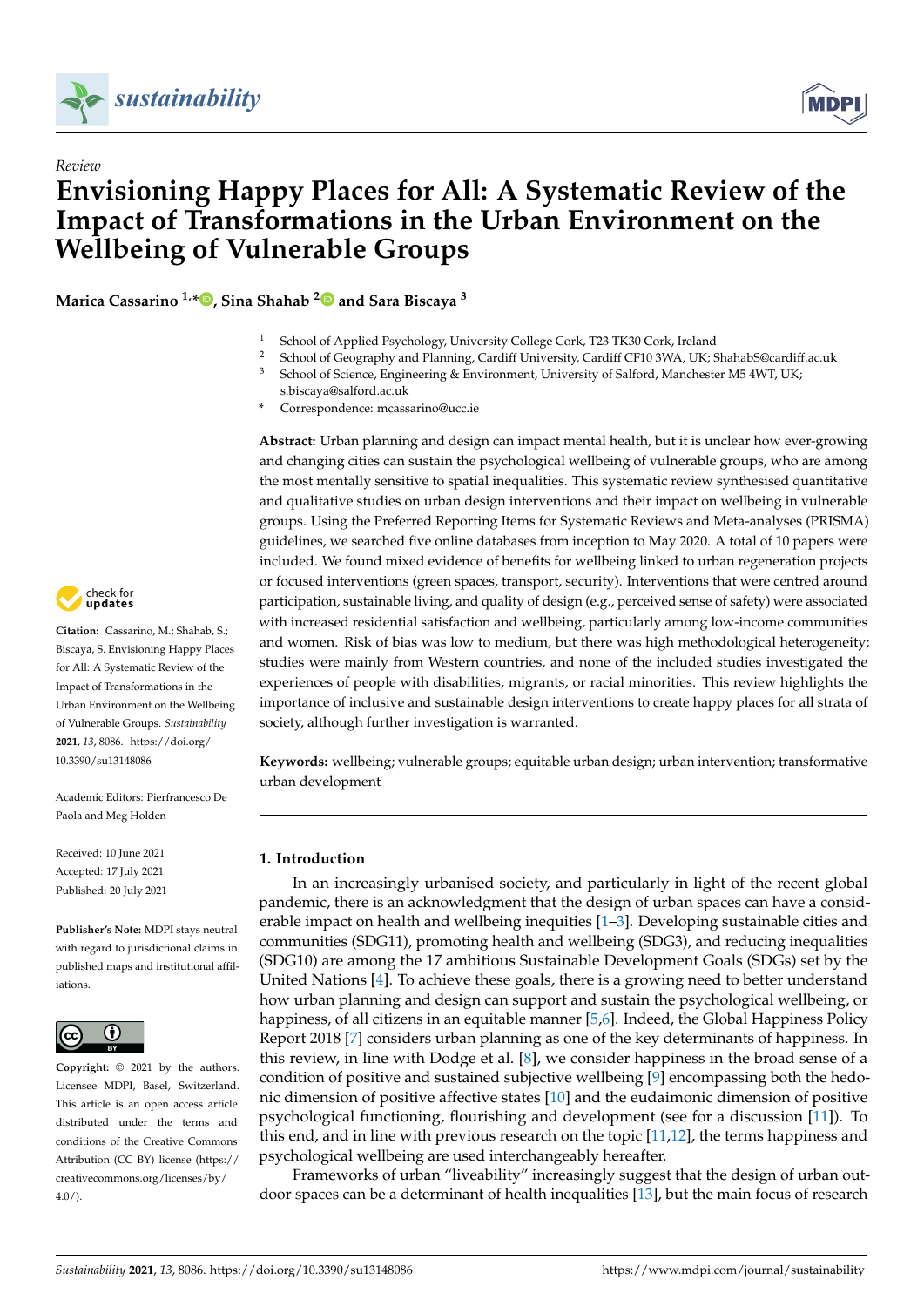has been either on physical health [\[14\]](#page-12-12) or, on the other hand, on the social determinants of mental health [\[15](#page-12-13)[–17\]](#page-12-14). While environmental psychology has stimulated research on the psychological influence of physical spaces [\[5,](#page-12-3)[18\]](#page-13-0), happiness, or subjective wellbeing, has only recently started to receive appropriate attention in relation to urban form and sustainable urban development [\[16\]](#page-12-15). Since the publication of Montgomery's *Happy City* book [\[19\]](#page-13-1), there have been increasing attempts to develop ways to measure the link between urban development and happiness [\[12\]](#page-12-10); however, there is mixed evidence on the association between urban transformation and psychological wellbeing. For instance, a study in Spain found that urban renewal projects focused on active travel and inclusive public spaces benefited residents' mental wellbeing [\[20\]](#page-13-2), whereas another study in the UK observed no sizeable psychological benefits associated with housing regeneration projects [\[21\]](#page-13-3). Similarly, a recent systematic review of the impact of urban interventions on mental health [\[22\]](#page-13-4), found limited and weak evidence for a positive impact of improvements to green infrastructure on quality of life and social isolation.

Therefore, more evidence is required to establish what urban design factors contribute to making cities not only "healthy" but also "happy places", i.e., promoting and sustaining psychological wellbeing. To this end, the Green-Active-Prosocial-Safe Places (GAPS) Framework [\[23\]](#page-13-5) suggests that urban spaces can contribute to positive psychological outcomes if they enable access to nature, offer opportunities for action and social interactions, and afford accessibility through a sense of safety. Thus, urban spaces that are created to foster a sense agency (or a positive eudaimonic state) and belonging (i.e., positive hedonic or affective state) may promote happy citizens [\[24\]](#page-13-6). Notwithstanding, city design can influence wellbeing across all strata of society, there is growing recognition that vulnerable groups [\[25\]](#page-13-7) are among the most mentally sensitive to spatial inequities [\[23\]](#page-13-5) because they are susceptible to physical enablers or barriers for wellbeing present in their communities [\[26\]](#page-13-8). While a unified definition of "vulnerable groups" has not been achieved globally [\[25\]](#page-13-7), there is a generic agreement that this denomination includes those that experience a higher risk of poverty and social exclusion than the general population. From an urban design perspective, groups including older people, families with children, women, economically disadvantaged groups and minorities can be considered vulnerable to health and social risks determined by the physical environment they inhabit [\[23,](#page-13-5)[26\]](#page-13-8); thus, they are those who may benefit the most from urban transformations that promote psychological health [\[23\]](#page-13-5). Indeed, holistic views of happiness or psychological wellbeing (see for a discussion [\[8\]](#page-12-6)) describe it as a complex dynamic state between the individual's resources/vulnerabilities and the opportunities/challenges posed by the environment; the more opportunities the environment offers, the more the benefits, particularly for those with limited physical, mental or social resources. Applied to urban design, this view on psychological wellbeing suggests that equity of urban spaces is crucial to create "happy places", i.e., places that support the psychological needs of those individuals who are the most vulnerable; this has been advocated, for instance, within global initiatives around Child Friendly [\[27\]](#page-13-9) or Age Friendly Cities [\[28\]](#page-13-10), or Universal Design [\[29\]](#page-13-11). While previous systematic reviews have established the evidence base for the impact of urban design on mental health [\[22\]](#page-13-4), it is unclear what urban factors contribute to create equitable "Happy Places for All"; which is the focus of the present systematic review.

In trying to answer the question on the urban factors that promote the creation of "Happy Places for All", this systematic review aimed to address some important evidence gaps. Firstly, to the best of our knowledge, this is the first review to focus on the psychological impact of changes in urban planning and design, whereas most investigations of environmental determinants of psychological wellbeing have focused mainly on the status quo, i.e., comparing different local communities with/without certain characteristics [\[30](#page-13-12)[,31\]](#page-13-13). While such evidence is pivotal to develop an understanding of urban inequalities, a synthesis of the literature pertaining the role of urban interventions for psychological wellbeing is needed to identify equitable strategies for urban change.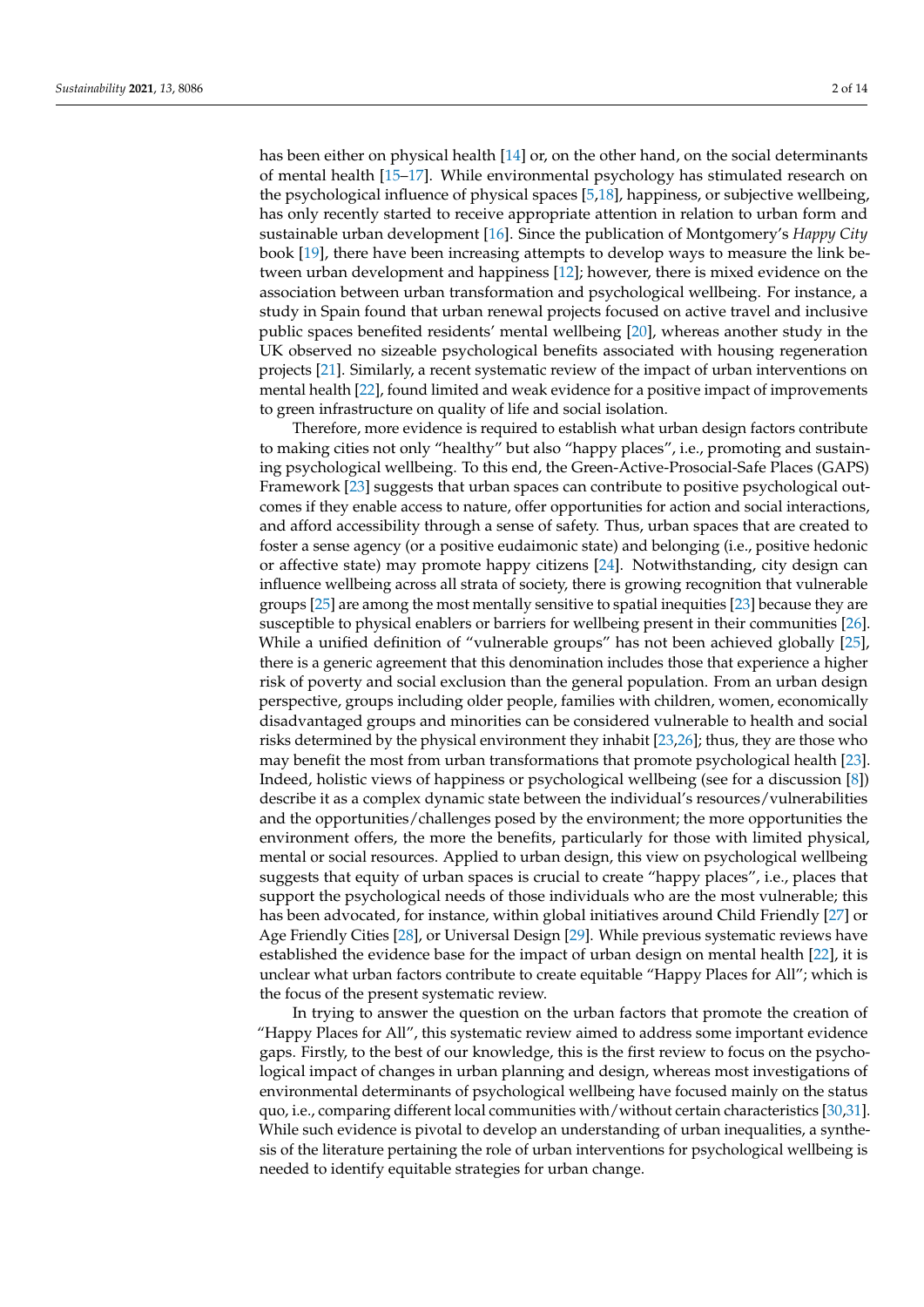Secondly, while previous reviews focused on controlled studies to evaluate the objective effectiveness of urban interventions [\[22\]](#page-13-4), this systematic review included different types of study designs to gain insights on how vulnerable groups experience urban changes subjectively, so to enrich our understanding of what urban regeneration might entail for them [\[20\]](#page-13-2). Participatory studies with low-income groups or children [\[32](#page-13-14)[,33\]](#page-13-15), for instance, have highlighted the value of using users' 'bottom-up' expertise, especially with vulnerable groups who have first-hand experience of spatial inequities, to develop more effective and empowering urban living strategies [\[34\]](#page-13-16). To this end, we set out to explore subjective experiences both through an evaluative lens (i.e., how people feel about change that has occurred) and in terms of the level of participation and empowerment afforded to vulnerable groups throughout the transformation process [\[32–](#page-13-14)[34\]](#page-13-16).

Lastly, researchers in different fields have highlighted the need to develop transdisciplinary perspectives on urban development in order to achieve a more comprehensive understanding of the complex associations between urban form and health/wellbeing [\[22](#page-13-4)[,35](#page-13-17)[,36\]](#page-13-18). This systematic review drew from expertise in architecture, urban planning, and psychology fields, to assess the evidence through a transdisciplinary lens and to critically compare the effectiveness of comprehensive and focused urban interventions, in order to clarify the larger benefits for mental wellbeing.

Thus, this systematic review had two main objectives:

- (1) To clarify whether and how urban planning and design interventions impact the psychological wellbeing of vulnerable groups;
- (2) To investigate vulnerable groups' experiences and perceptions of the process of transformation in the urban environment, particularly with regards to the experience of participation and involvement.

# **2. Materials and Methods**

# *2.1. Protocol and Registration*

This systematic review was conducted in line with the preferred reporting items for systematic reviews and meta-analyses (PRISMA) guidelines [\[37\]](#page-13-19), and the PRISMA checklist can be found in Supplementary File S1. The protocol for this systematic review is registered with PROSPERO (record # CRD42020182778).

# *2.2. Eligibility Criteria*

We adopted the following population, interventions, comparators, outcomes, and study designs (PICOS) criteria to select studies (see Supplementary File S2 for a detailed table of inclusion and exclusion criteria):

- *Population*: Vulnerable groups, based on United Nation criteria, which included children, women, older people, people with functional limitations, people with low socioeconomic status, racial minority groups, and migrants. These categories did not form part of the search string, but were used during study selection;
- *Intervention* (exposure): Studies were included if they (a) described one or more urban intervention (i.e., change in planning or design of the urban environment as opposed to describing the status quo of urban design), and (b) were based in urban areas as opposed to rural, natural, or wild areas;
- *Comparison*: It was anticipated that there would be limited availability of controlled studies in this area. However, should controlled studies be found, we would use urban areas or groups where the intervention had not been carried out as a comparator
- *Outcome*: Psychological wellbeing or any related psychological status. Given the interchangeability with which happiness and psychological wellbeing are used in the literature, as discussed in the introduction, we adopted here a broad definition [\[8\]](#page-12-6) to encompass both direct and indirect measures of "being psychologically well" in the community. In particularly, we considered as eligible any studies that provided a measure related to sense of belonging or agency in the community.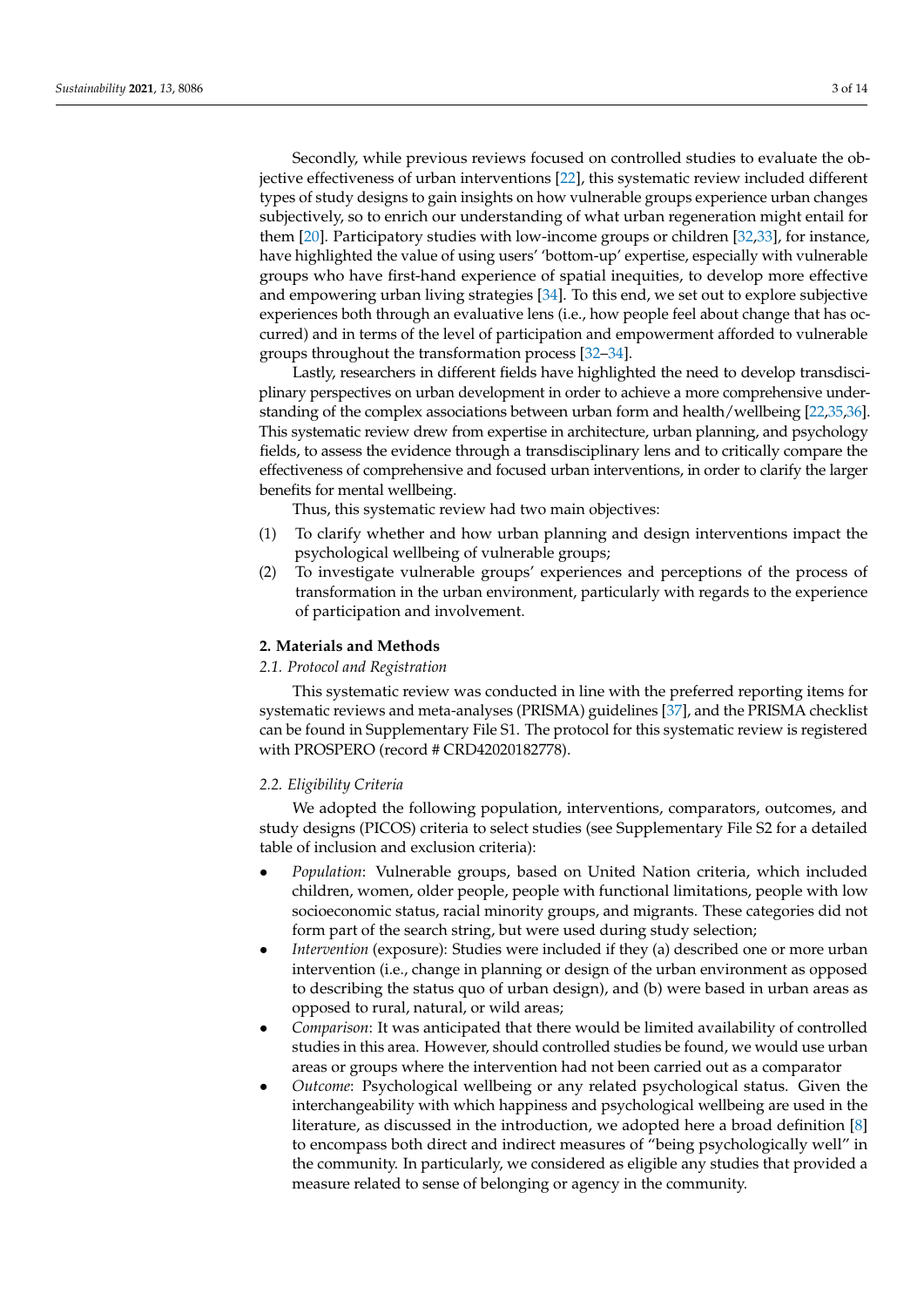• *Study Design*: Observational studies (quantitative or qualitative), controlled studies, case studies.

In line with PICOS guidelines, all the above five criteria needed to be met for a study to be included in the review. Further details on the logic used to select studies are presented in Supplementary File S2.

#### *2.3. Search*

The search string and terms can be seen in Supplementary File S2. We searched Web of Science, Scopus, EBSCO Academic Search Complete, PsychInfo and PubMed, from inception until May 2020. We limited the search to records in the English language and empirical publication types. The reference lists of included studies were also hand searched. Where the full-text of an abstract could not be accessed by the research team, an attempt was made to contact the study authors via email. All results were imported into the Rayyan citation management software [\[38\]](#page-13-20), where duplicate citations were screened and removed.

# *2.4. Study Selection and Data Collection*

We screened records employing a two-stage process. In the first stage, titles and abstracts were screened independently by the research team (SB, MC, and SS). The records were divided into three groups, and a pair of the three authors reviewed each group within the Rayyan interface. In the second stage, the selected full-texts were divided once again into three groups and each group was screened by a pair of the authors to confirm inclusion in the final review. At each stage, any conflicts between two authors were moderated by a third author. Before initiating the screening process, the inclusion and exclusion criteria were piloted by the research team in a sub-sample of 30 records, with each pair of authors screening 10 records to ensure that the same criteria were being used. The piloting stage and involvement of all authors in the screening process were adopted to limit potential bias or error in study selection.

We extracted data from the included studies using an ad hoc data extraction form created by the research team. All extracted data, which related to study reference, methods, and results, is included in Supplementary File S3. All three authors contributed to data extraction and disagreements were resolved by consensus and moderation.

#### *2.5. Risk of Bias of Individual Studies*

We employed the mixed methods appraisal tool (MMAT) [\[39\]](#page-13-21) to assess the quality of the studies included in the review (see Supplementary File S4). Each study was identified and assessed based on its methodology. The risk of bias was assessed by the two authors independently (MC and SS), and any discrepancies were moderated by a third author (SB).

#### *2.6. Synthesis of Results*

A meta-analysis was not possible due to heterogeneity of populations, interventions, or outcomes in the included studies. The main characteristics of the included studies are described based on setting, methodology, populations, outcomes, and approaches. A detailed narrative synthesis is provided based on the approach of the intervention (comprehensive vs. specific). Subgroup narrative comparisons were not carried out given the limited number of studies included and heterogeneity of the evidence.

#### **3. Results**

### *3.1. Selection of Studies*

As shown in Figure [1,](#page-5-0) we retrieved a total of 3565 records from the online databases, as well as 47 records identified manually in the reference lists of included studies. We identified 1023 duplicates, which were removed, leaving us with 2589 unique records to screen in stage 1. Of these, 2471 abstracts were excluded at stage 1, whereas 118 records moved to stage 2. The full-text screening resulted in 108 records being excluded either because the full-text was not available  $(n = 4)$  or not in English language  $(n = 8)$  or because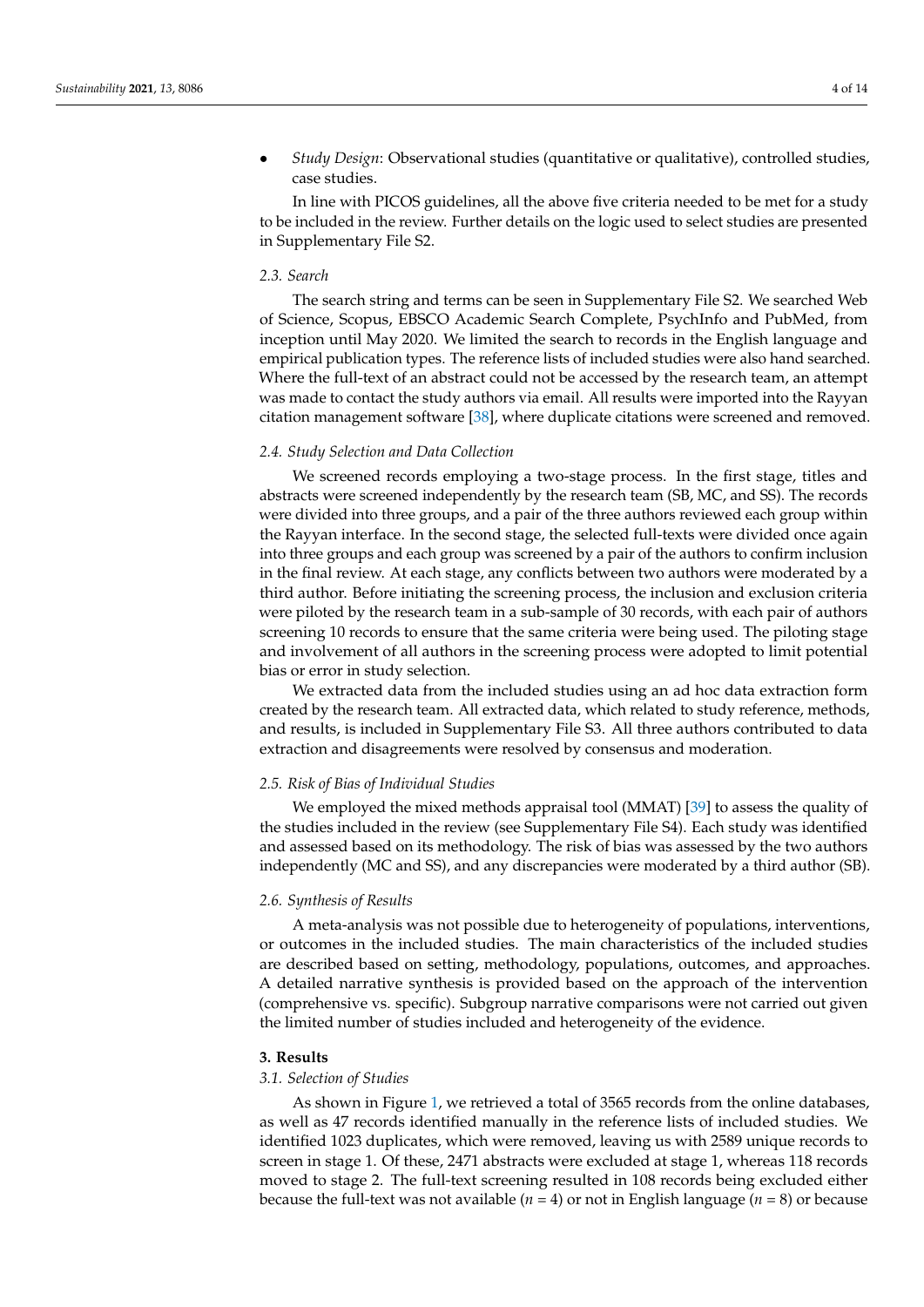the study did not meet one of our population, exposure, or outcome criteria ( $n = 96$ ). No studies were excluded based on study design. A total of 10 papers were included in the studies were excluded based on study design. A total of 10 papers were included in the final review [\[36](#page-13-18)[,40–](#page-13-22)[48\]](#page-14-0). final review [36,40–48].

<span id="page-5-0"></span>

**Figure 1.** PRISMA flow chart of included studies [37]. **Figure 1.** PRISMA flow chart of included studies [\[37\]](#page-13-19).

# *3.2. Study Characteristics*

*3.2. Study Characteristics*  Characteristics of the 10 included studies are presented in Supplementary File S3. In terms of country distribution, four out of 10 studies were conducted in the UK, of which two we[re](#page-13-25) in England [42,44], and two in Scotland [43,48]); two studies were in the USA  $[36,47]$ ; and the remaining four studies w[ere](#page-13-18) carried out respectively [in](#page-14-1) Spain [46], Norway [\[41\]](#page-13-26), Turkey [\[40\]](#page-13-22), and New Zealand [\[45\]](#page-13-27). Study methodologies ranged from mixed methods [\[41,](#page-13-26)[45,](#page-13-27)[48\]](#page-14-0), to qualitative [\[42,](#page-13-23)[44](#page-13-24)[,46\]](#page-14-2), or quantitative surveys carried out either longitudinally [\[43](#page-13-25)[,47\]](#page-14-1) or cross-sectionally after the intervention [\[40\]](#page-13-22). One paper [\[36\]](#page-13-18) presented a qualitative review of existing case studies.

Measures of psychological wellbeing varied greatly across studies (see Table [1](#page-6-0) below), with none of the studies explicitly mentioning happiness and only three studies assessing wellbeing-related dimensions through standardised measures [\[43](#page-13-25)[,47](#page-14-1)[,48\]](#page-14-0). The remaining studies measured sense of belonging (for instance, through relational wellbeing or social capital) and/or agency (residential satisfaction, perceived safety, or quality), mostly with ad-hoc measures.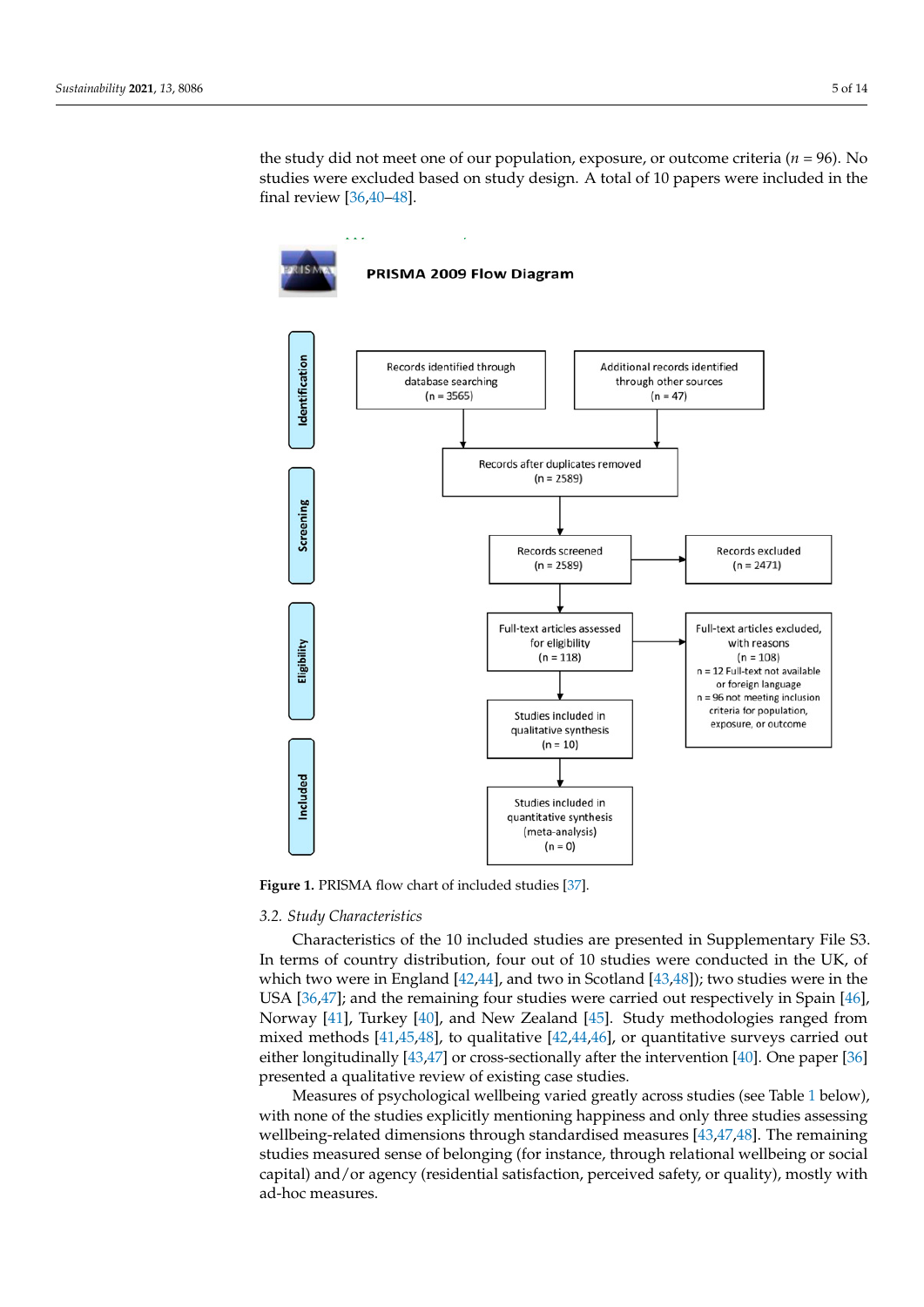<span id="page-6-0"></span>

| Intervention<br>Approach | <b>Intervention Type</b>                                                                                                                                                                                                     | Outcome(s)                                                                                                                                   | Study            |
|--------------------------|------------------------------------------------------------------------------------------------------------------------------------------------------------------------------------------------------------------------------|----------------------------------------------------------------------------------------------------------------------------------------------|------------------|
| Comprehensive            | Neighbourhood regeneration via development<br>of housing and roads<br>Community regeneration through housing                                                                                                                 | Belonging and agency-Residential<br>satisfaction (ad-hoc measure)                                                                            | $[40]$           |
|                          | redevelopment with refurbishment or<br>demolition of buildings; refurbishing of<br>public spaces                                                                                                                             | Belonging and agency (perceived social<br>exclusion, ad-hoc measure)                                                                         | $[44]$           |
|                          | Ecological urban renewal: community-designed<br>street murals, public benches, planter boxes,<br>information kiosks<br>with bulletin boards, trellises for hanging<br>gardens, all positioned in the public<br>right-of-way. | Depression (CESD-11),<br>Wellbeing (SF-36),<br>Social capital as measure of belonging<br>(ad-hoc measure)                                    | $[47]$           |
|                          | Urban regeneration projects including creation<br>of community gardens and bike paths and the<br>redevelopment of brownfields, as well as<br>housing revitilisation                                                          | Belonging and agency<br>(unclear definition)                                                                                                 | [36]             |
|                          | Neighbourhood regeneration via development<br>of housing and roads                                                                                                                                                           | Belonging and agency-Residential<br>satisfaction (ad-hoc measure)                                                                            | [40]             |
| Focused                  | Green spaces                                                                                                                                                                                                                 | Agency-Satisfaction with the<br>availability and 'quality of<br>neighbourhood resources'                                                     | $[41]$ *         |
|                          |                                                                                                                                                                                                                              | Belonging-Relational wellbeing<br>(behavioural observation)<br>Mental wellbeing (Warwick-Edinburgh                                           | $[46]$           |
|                          |                                                                                                                                                                                                                              | Mental Wellbeing Scale)<br>Stress (Perceived Stress Scale)<br>Agency-Satisfaction with<br>neighbourhood quality of life (ad<br>hoc measure). | [48]             |
|                          | Transport infrastructure                                                                                                                                                                                                     | Agency-Satisfaction with the<br>availability and 'quality of<br>neighbourhood resources'                                                     | $[41]$ *         |
|                          |                                                                                                                                                                                                                              | Mental wellbeing: Warwick-Edinburgh<br>Mental Well-being Scale; SF-8                                                                         | $[43]$           |
|                          | Security<br>$*$ $\mathbb{D}^*$<br>11<br>$\mathfrak{c}$ .<br><b>AT</b>                                                                                                                                                        | Agency-Residents' satisfaction.<br>Agency-Perceived safety                                                                                   | $[45]$<br>$[42]$ |

**Table 1.** Classification of included studies based on intervention approaches.

Notes. \* Discussed here in terms of impact on transport.

In terms of populations, six of the studies involved people with low income or living in socioeconomically deprived areas [\[36](#page-13-18)[,41](#page-13-26)[,43](#page-13-25)[,45](#page-13-27)[,47](#page-14-1)[,48\]](#page-14-0), although some studies looked at more than one category of vulnerable group. Three studies presented findings related to children or families with children [\[40](#page-13-22)[,45](#page-13-27)[,46\]](#page-14-2), Three involved women [\[42](#page-13-23)[,44](#page-13-24)[,48\]](#page-14-0), and one study considered older people [\[40\]](#page-13-22). None of the studies described interventions involving individuals with disabilities, race minorities, or migrants.

## *3.3. Intervention Approaches*

In line with a previous systematic review on the mental health impact of urban design interventions [\[22\]](#page-13-4), we categorised interventions based on their scope (see Table [1\)](#page-6-0), as (a) having a comprehensive approach centred around urban regeneration or renewal [\[36](#page-13-18)[,40](#page-13-22)[,44](#page-13-24)[,47\]](#page-14-1); or (b) employing a focused approach [\[41–](#page-13-26)[43](#page-13-25)[,45](#page-13-27)[,46](#page-14-2)[,48\]](#page-14-0). The latter group was further categorised based on the GAPS framework [\[23\]](#page-13-5), in terms of changes to urban green space, transport infrastructure, or safety and security. A narrative synthesis of the intervention approaches will be presented in the following sections.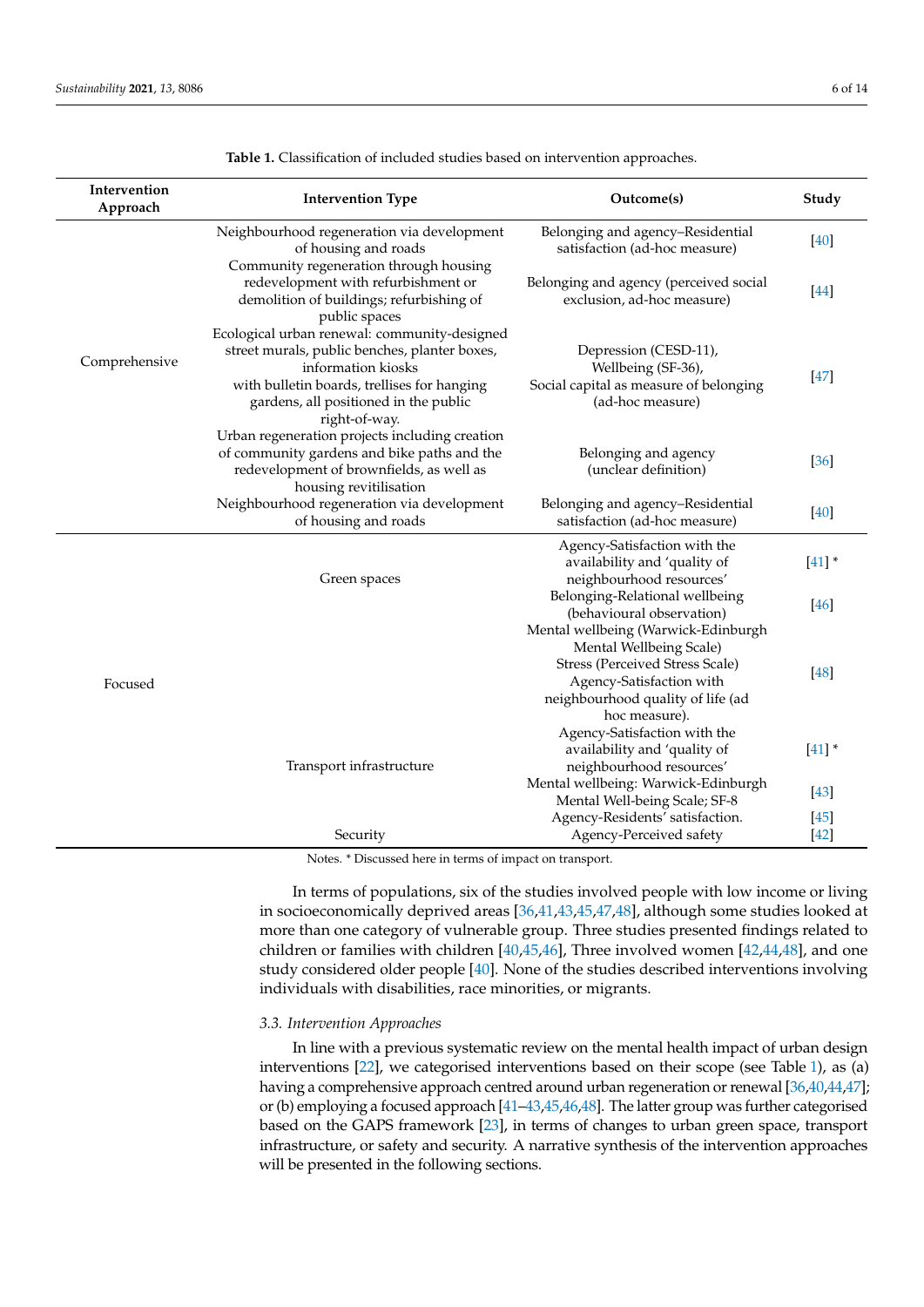# 3.3.1. Interventions with a Comprehensive Approach

Three out of four studies in this category [\[40,](#page-13-22)[44,](#page-13-24)[47\]](#page-14-1) explored the impact of multifaceted urban regeneration projects on the wellbeing of different vulnerable groups, whereas one article [\[36\]](#page-13-18) presented a critical review of two successful urban design initiatives oriented towards community development. The regeneration projects consisted mainly of housing redevelopment [\[36](#page-13-18)[,40](#page-13-22)[,44\]](#page-13-24) and renewal of public spaces (in particular, [\[47\]](#page-14-1)).

Two studies [\[40](#page-13-22)[,44\]](#page-13-24) reported a negative impact on wellbeing of housing/public space redevelopment on residents. Afacan [\[40\]](#page-13-22) used a quantitative cross-sectional survey to understand residents' satisfaction and experiences associated with the redevelopment of housing and roads of a neighbourhood in Ankara (Turkey), focusing on older people and families with children. While the regeneration project improved overall residential satisfaction, older people reported higher perceptions of reduced road and social safety than younger residents, and families with children reported issues with accessibility. According to the author, the urban regeneration projects carried out in the neighbourhood led to the creation of low-quality urban spaces without elements of urban identity, causing issues around social development and displacement for the most vulnerable residents. Gosling [\[44\]](#page-13-24) employed participant observation, focus groups, and interviews to explore women's experiences of social exclusion associated with the regeneration of a deprived area in a UK city; the regeneration process, mainly aimed at housing redevelopment and privatisation, was characterised by long delays with considerable loss of community during the process. Similar to Afacan [\[40\]](#page-13-22), this study found reduced psychological wellbeing associated with the regeneration process, especially among single mothers and older women, due to feelings of powerlessness, concerns about being unable to return to their living area after the regeneration, and the decline in resident numbers and community groups.

Examples of successful interventions were given by Semenza et al. [\[47\]](#page-14-1) and Pastor and Morello-Frosch [\[36\]](#page-13-18). In their survey study, Semenza et al. [\[47\]](#page-14-1) explored an intervention in three low-to-moderate-income neighbourhoods of Portland, US, that aimed at engaging residents in the regeneration of their communities; this involved the introduction of street furniture (e.g., benches or bulletin boards), natural elements (e.g., trellises for hanging gardens) and street art (e.g., murals), all designed and executed by the community members. The initiative was associated with increased mental health, sense of community, social capital, and decreased depression.

In their analyses of community development initiatives for public health, Pastor and Morello-Frosch [\[36\]](#page-13-18) described a group of initiatives aimed to empower communities for the promotion of positive health outcomes in 14 disadvantaged neighbourhoods across California, US. The programme focused on urban regeneration though community-led actions, including compact development, community gardens, walk and cycle infrastructure. While the authors do not provide a detailed evaluation of these initiatives, or measure their impact on mental wellbeing, they identified the use of community engagement strategies employed in these initiatives as the key to ensure that community regeneration projects had a tangible benefit on local resident, rather than displacing them.

The initiatives described by Semenza [\[47\]](#page-14-1) and Pastor and Morello-Frosch [\[36\]](#page-13-18) have in common an effort to develop grassroot community-led actions which nurtured community power and political engagement in socioeconomically disadvantaged areas. As noted by Pastor and Morello-Frosch [\[36\]](#page-13-18), the active involvement of a diverse group of community members who had frequent interactions, not only helped to build trust between them, but also positively contributed to community development and civic engagement. Conversely, the regeneration initiatives described in Afacan [\[40\]](#page-13-22) and Gosling [\[44\]](#page-13-24) lacked a participatory element, employed a more top-down approach, and disrupted a sense of continuity for the community, which in turn led to low levels of perceived safety and residential satisfaction among women, low-income families with children, and older people. Overall, these studies point out that, when looking at urban interventions with a comprehensive approach, the ability to foster agency (i.e., participation in the process of change) and belonging (i.e.,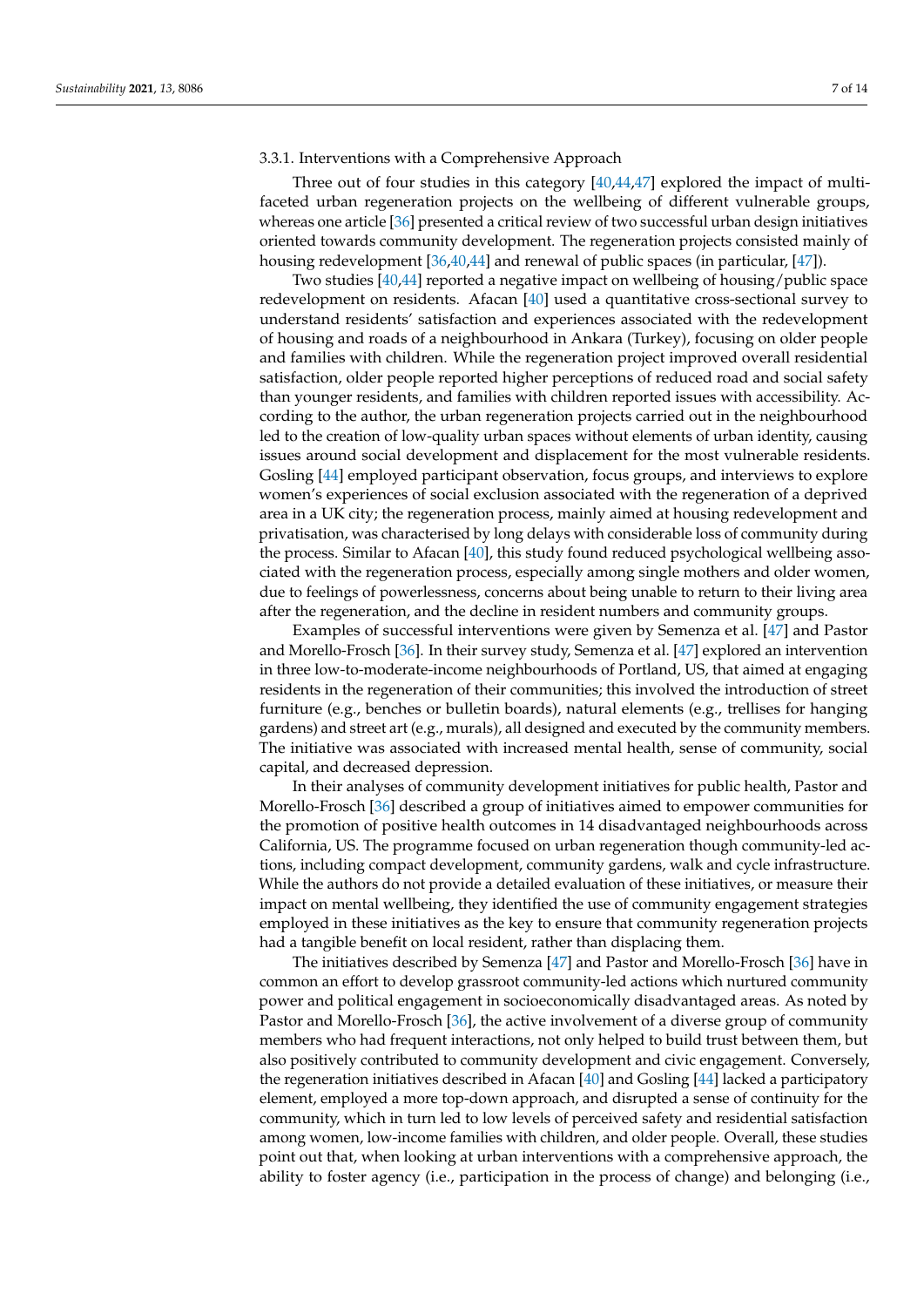stability in sense of identity and community) in vulnerable groups through the process is key to determine a positive psychological and social impact.

# 3.3.2. Interventions with a Focused Approach

*Green spaces*. Two studies focused on urban parks and green spaces. Pérez del Pulgar et al. [\[46\]](#page-14-2) employed archival and ethnographic observation methods to evaluate how the political/social production of green play spaces affected children's relational wellbeing (i.e., the experience of being well while socialising with others) in two case-study parks in Barcelona (Spain); these had been created as part of a long-term city regeneration process: One park presented diversity in design both within the park and in integration with the surrounding housing and road infrastructure, whereas the other was mainly characterised by unstructured green embedded in a gentrified area. It was found that diversity of design, which was influenced by the historical and social structures of the neighbourhood system, promoted free play and social interactions (as a proxy of relational wellbeing) more than unstructured green did. This was an indication, according to the authors, that the sociomaterial structures of neighbourhoods and residents' historical and social construction of the space were crucial in shaping the use of the park as a public and social space.

Ward Thompson et al. [\[48\]](#page-14-0) used surveys and physiological methods to examine the impact of regenerated urban green spaces on quality of life and stress across two case studies in Scotland, UK, with a focus on disadvantaged communities and gender differences. They found that the mental wellbeing of individuals from deprived communities was mainly associated with the quality of the green space (e.g., perceived safety) rather than its quantity (i.e., amount of green space); this distinction was particularly relevant to women, who experienced higher levels of stress than men depending on social circumstances and frequency of use.

The role of quality of design for disadvantaged communities was also observed by Anthun et al. [\[41\]](#page-13-26), who evaluated the enhancement of a green cycling and walking path along the coast in a suburban area in Norway, with the aim to improve the accessibility to the city and the quality of green spaces. By using questionnaire surveys, structured interviews, and digital counts), they found that the area residents were overall satisfied with the intervention and used the path, but residents with lower socioeconomic status were the least satisfied with the availability and quality of the new infrastructure, despite reporting high frequency of use. This result was ascribed to experienced issues with the location of the path as well as the perception that the path had been planned and implemented without inputs from all relevant community stakeholders, thus addressing the needs of some residents better than others.

*Transport*. Similar to Anthun, Macmillan et al. [\[45](#page-13-27)[,49\]](#page-14-3) presented a study aimed at assessing the effects of improved walking and cycling paths in low-income neighbourhoods in Auckland (New Zealand). The initiative employs a co-creative transdisciplinary approach, with the intervention designed collaboratively by researchers, the community, and transport investors. In a preliminary qualitative analysis of residents' perceptions of the new cycle path in one of the neighbourhoods involved, respondents highlighted a positive view on the path, but also indicated socioeconomic barriers and issues with accessibility and safety.

Considering transport infrastructure, Foley et al. [\[43\]](#page-13-25) investigated the psychosocial effects of building a motorway through predominantly urban deprived neighbourhoods on local residents' wellbeing in Glasgow (UK) and found that, compared to residents of areas with existing motorways, people living nearer to the newly opened motorway experienced significantly reduced mental wellbeing over an eight-year period, particularly those with chronic conditions, who were the most negatively impacted in the long term. The negative impact was linked to increased traffic noise as well as reduced health-related quality of life, as a significant number of residents were not car owners, thus could not make use of the new road.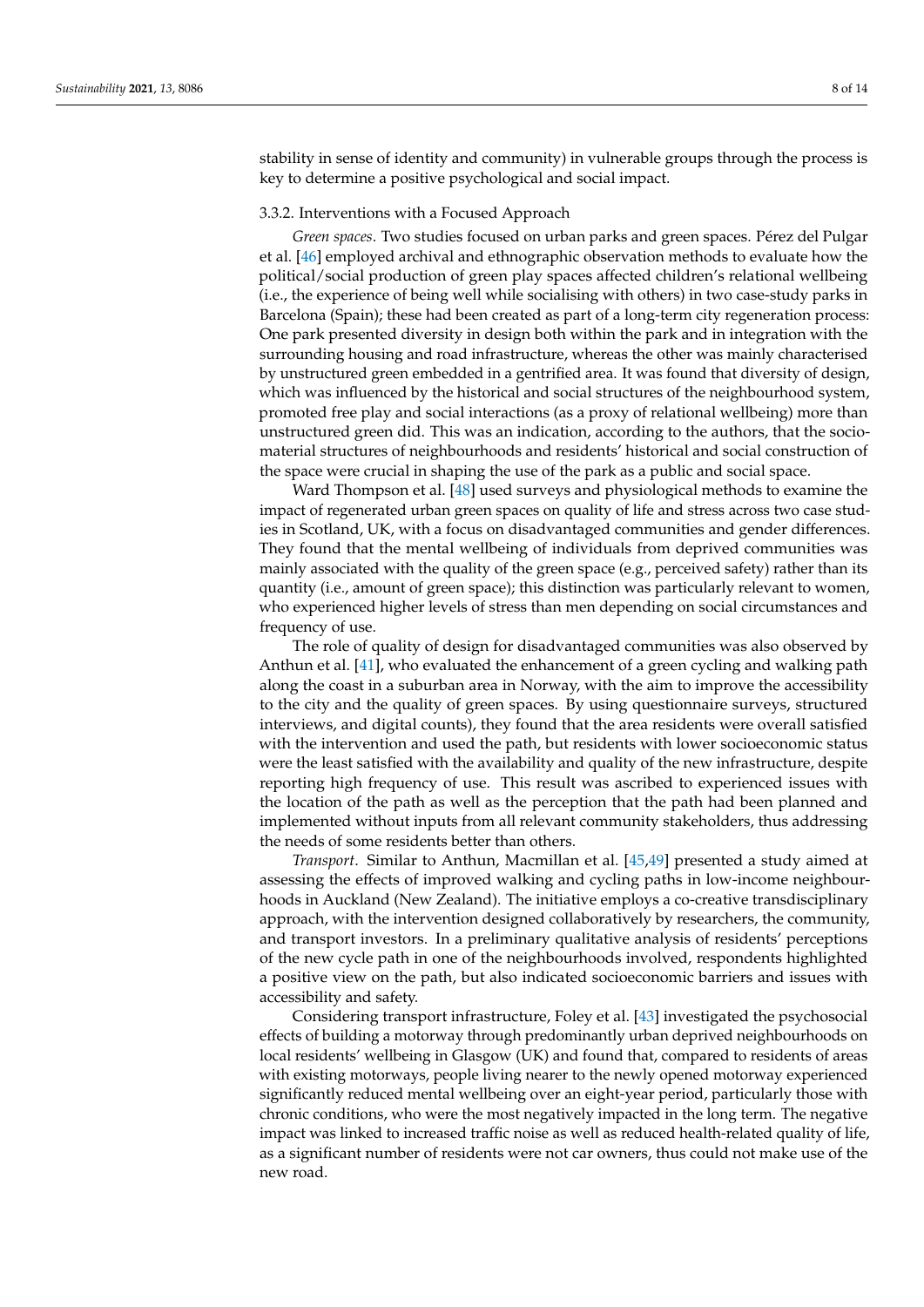*Safety measures*. Lastly, Beebeejaun [\[42\]](#page-13-23) described a qualitative participatory project focused on women's experiences of safety and security in six neighbourhoods of three UK cities that had all introduced technological monitoring systems (CCTV) in public spaces (Bristol, London, and Manchester). Women participating in the study reported how the introduced monitoring systems did not appear to increase a sense of safety, but rather gave a sense of policing and control, whereas design factors associated with natural surveillance on the street, such as lighting and landscaping, enhanced perceptions of safety and equal access when navigating public spaces.

Overall, although considering different groups (children, women, and low-income communities), studies on focused urban interventions revealed the complex social, cultural, and historical mechanisms that may influence psychological wellbeing in terms of access and perceived safety in green spaces. Across nature, transport or security interventions, the wellbeing derived from accessibility was associated less with the quantity of space available than with the perceived quality and safety of the transformation, particularly for women and low-income communities, as well as the ability to cater for sustainable living. Across interventions, the promotion/lack of residents' participation and empowerment emerged once again as important to the experience of change.

## *3.4. Risk of Bias*

The quality assessment of included studies, carried out using the MMAT tool, is presented in Supplementary File S4. Eight of the 10 studies met the criteria to be considered empirical studies, while two of the included papers [\[36,](#page-13-18)[45\]](#page-13-27) could not be fully assessed as empirical studies because they presented as a review and a study design paper, respectively. Of the eight empirical studies included, six [\[40,](#page-13-22)[41,](#page-13-26)[43](#page-13-25)[,44](#page-13-24)[,46,](#page-14-2)[48\]](#page-14-0) met all the criteria for low risk of bias; however, two studies showed lack of clarity in terms of sample representativeness and/or adequacy of measurement [\[42](#page-13-23)[,47\]](#page-14-1).

# **4. Discussion**

We identified 10 papers which met our inclusion criteria for urban design interventions or transformations with an impact on the psychological wellbeing of vulnerable groups. Overall, we found mixed results, in that only some of the interventions (comprehensive or focused green and transport infrastructure) were associated with increased residential satisfaction, quality of life, and wellbeing for low-income residents and women. This weak evidence is partially in line with what was found in previous investigations of urban regeneration and mental health [\[20–](#page-13-2)[22\]](#page-13-4). In their systematic review of controlled studies, for instance, Moore et al. [\[22\]](#page-13-4) identified small improvements in quality of life or social integration associated with green infrastructure interventions but no evidence of benefits associated with large regeneration projects. Like Moore [\[22\]](#page-13-4), we observed considerable methodological heterogeneity, which limit our ability to draw firm conclusions on effectiveness overall or by intervention approach (comprehensive vs. focused). However, when we considered the experiences of vulnerable groups across studies, three crucial factors emerged as determinants of a positive effect of the intervention, independent of its scope, namely, participation, sustainability, and quality of design.

"Participation" here is intended as the ability of vulnerable groups to actively engage in the process of urban changes, thus having their needs appropriately represented. Grassroot, community-led interventions described in some of the studies, whether comprehensive or focused, appeared to be successful in empowering a sense of both agency (i.e., ability to access and use) and belonging (i.e., social stewardship and safety) among the most vulnerable residents, particularly if coming from a low socioeconomic background. Indeed, the lack of participatory planning and design was a key factor associated with low satisfaction rates and poor mental health outcomes among low-income groups, families with children, older people, and women. This resonates with previous literature highlighting the crucial role of participatory approaches in advancing a more equitable agenda for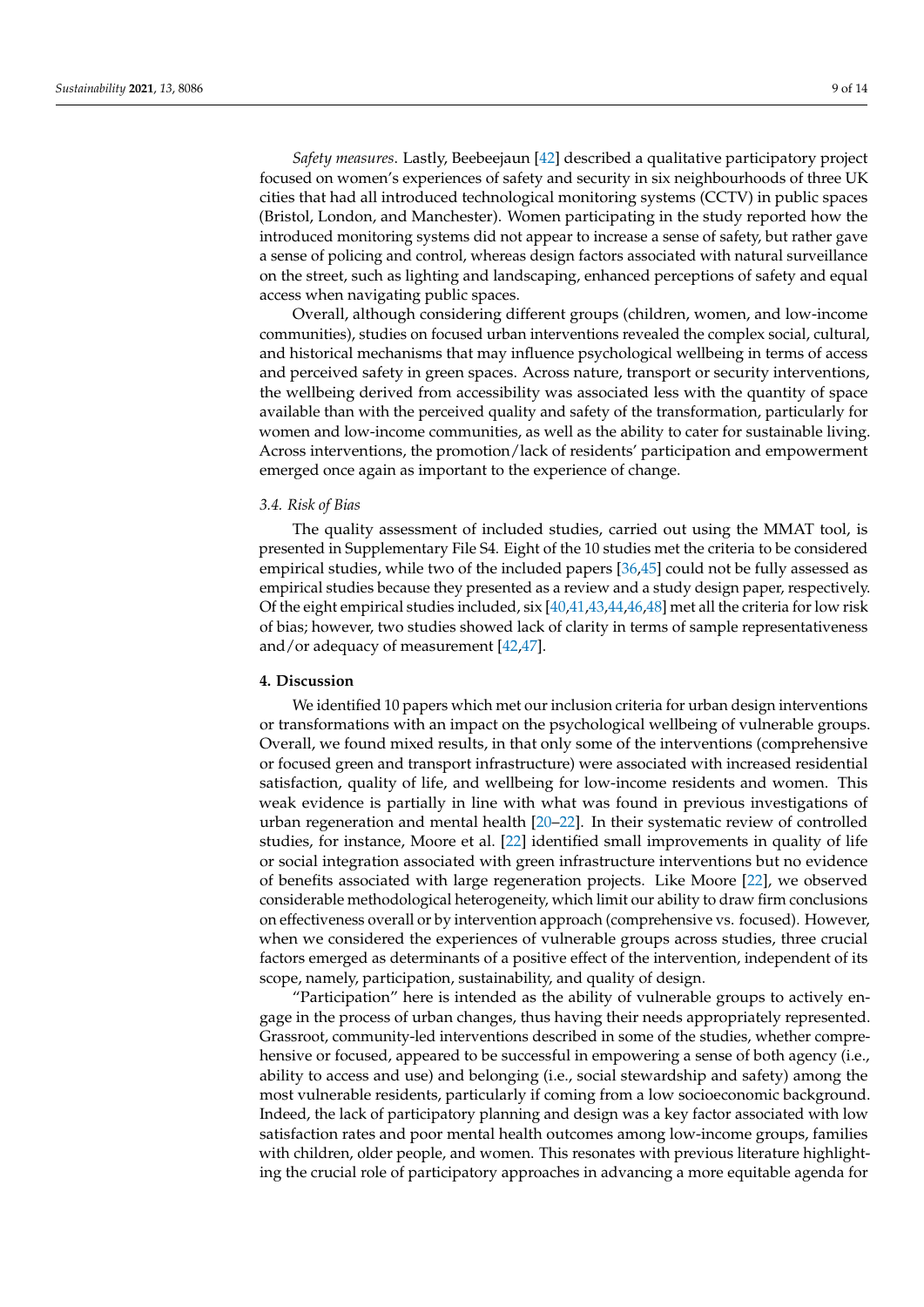urban regeneration [\[33](#page-13-15)[,50\]](#page-14-4) as well as developing a sense of transformative agency among the most marginalised citizens [\[51\]](#page-14-5).

Another enabler of psychosocial wellbeing was the sense of continuity and sustainability experienced by vulnerable groups during and after the intervention; here, with "sustainability" we intend for the opportunities afforded to residents to sustain usual activities and their sense of identity to be both along a temporal dimension (e.g., the ability to remain in the area during and/or after the intervention), and from a spatial perspective (i.e., a sense of access and permeability across the community, beyond the home), particularly among low-income groups and women with regards to transport, green, and security measures. The benefits of gender-sensitive urban planning are supported in the literature, especially with regards to wellbeing derived from perceived safety [\[52\]](#page-14-6). Continuity was also observed as a factor for mental health in O'Campo et al. [\[32\]](#page-13-14), who used conceptual mapping to highlight the importance of maintaining access to local amenities and services for positive mental wellbeing, especially in the most disadvantaged neighbourhoods. Similarly, another study [\[53\]](#page-14-7) found that "access" is experienced differently by groups of low or high socioeconomic status based on land use and transport design. The need for spatial and temporal continuity highlighted in some of the included studies also suggests the relevance of using a systems approach to ensure a sustainable urban change, as discussed by Pérez del Pulgar [\[46\]](#page-14-2), which is in line with growing calls for an ecological and systems-based approach to urban development [\[54\]](#page-14-8). Thus, sustainable urban changes should consider the complex relationships between urban design and wellbeing at both a spatial, social, and cultural level.

Linked to participation and sustainability, the reviewed studies, particularly those describing focused interventions, also highlighted the importance of the "quality" of certain features of urban environments, along with their quantity and availability, especially for lower-income groups and women who may have fewer personal resources to adapt to changes to their local green and open spaces [\[48\]](#page-14-0). Perceived quality associated with the spatial and social characteristics of new urban spaces was intended in the included studies as the opportunity to access the space easily and safely; in this sense, quality was a key determinant of experienced access in the included studies, and this is in line with what was highlighted in a recent systematic review of green spaces and mental health [\[55\]](#page-14-9). From a gender perspective, our findings are in line with previous research, which found that modifying the function of an urban space (i.e., designing for activity) led to higher ratings of perceived safety among women compared to interventions focused on vegetation or sanitation [\[56\]](#page-14-10). Perceived quality may also depend on the social circumstances of users of new spaces (e.g., low-income groups may need new transport or green infrastructure for instrumental rather than leisure purposes) [\[57\]](#page-14-11), thus complicating the relationship between perceived space and wellbeing. This suggests that, while urban planners and designers need to ensure adequate amounts of land are allocated to green spaces and cycling/walking infrastructure, their mere existence may not necessarily lead to significant improvements on the mental wellbeing of vulnerable groups, particularly when these spaces do not consider the required qualities [\[58,](#page-14-12)[59\]](#page-14-13).

The three factors, participation, sustainability, and quality, associated with the positive psychological impact of urban interventions for vulnerable groups, support the argument within the GAPS framework [\[23\]](#page-13-5) that designing urban spaces which promote activity, social empowerment, contact with nature and sense of safety, may be beneficial for different sociodemographic groups. More broadly, our findings support the pivotal role of "place-making" and its psychological dimensions for transformative people-centred urban planning [\[60,](#page-14-14)[61\]](#page-14-15), as well as the need to develop an interdisciplinary and holistic approach to urban transformations [\[13,](#page-12-11)[62\]](#page-14-16), in order to cater for both physical and mental wellbeing in a sustainable way [\[4\]](#page-12-2), especially for the most vulnerable individuals from a socioeconomic and gender dimension.

These insights lend further support to the development of a sustainable urban agenda [\[6\]](#page-12-4), for both healthy, happy, and equitable cities; however, our review has identified important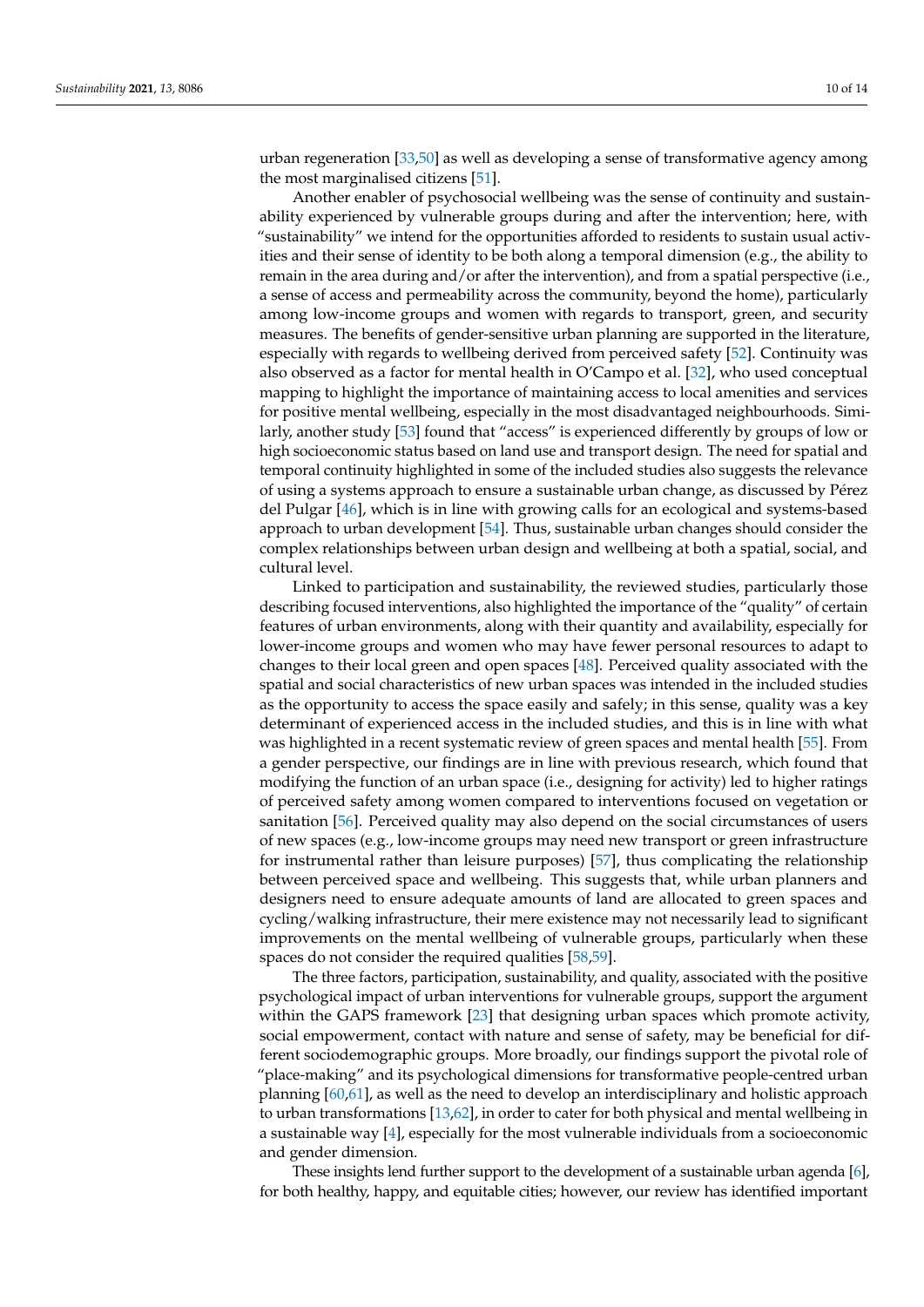evidence gaps. The diversity in definitions of "psychological wellbeing" across the included studies begs the question as to what wellbeing, or indeed happiness, actually is, as highlighted by Moore et al. [\[22\]](#page-13-4) in their systematic review. It is possible that happiness is locally determined, depending on the spatial, social, and cultural mechanisms at play as well as the population of interest. While this can limit the ability to measure psychological wellbeing universally, adopting a broad definition of wellbeing along the dimensions of agency (i.e., what a space allows a person to achieve, or the eudaimonic dimension of happiness) and belonging (i.e., how a space becomes meaningful to a person's identity and affective states, or the hedonic dimension of happiness), as employed for instance in models of urban ageing [\[63\]](#page-14-17), may serve well as an overarching framework to understand psychologically sensitive urban changes. We found no interventions evaluating the experiences of people with disabilities or racial minorities. Despite Age Friendly [\[28\]](#page-13-10), Child Friendly [\[27\]](#page-13-9), and universal design [\[29\]](#page-13-11) initiatives are increasing globally, we found in our search that most empirical studies focus on social aspects, while the psychological impact of the physical environment requires further investigation. Thus, further investigation of spatial inequalities across different vulnerable groups is needed, especially in terms of experiences of change, to advance the narrative on equitable urban living. We identified a bias in geographical representation of interventions, which were mainly located in Western countries (particularly the UK and US). This calls for more empirical evidence from the Global South and developing countries, as the experiences of urban spatial inequalities may be different from those explored in this review [\[64\]](#page-14-18). In addition, none of the included studies considered smart or technological interventions; these have an increasingly crucial role in the development of sustainable urban environments [\[65\]](#page-14-19), and it would be interesting to explore how technology may enhance the experience of urban transformations for vulnerable groups [\[66\]](#page-14-20). Lastly, the quality of the studies included in this review was mixed and study methods were very heterogenous, warranting further research employing mixed-methods to elicit the complexities of urban change experiences, whilst attempting to increase methodological robustness using natural experiments, controlled before–after designs, and comparisons across more and less vulnerable groups.

This is, to the best of our knowledge, the first systematic review to synthesise the evidence of the impact of urban design and planning interventions on the psychological wellbeing of vulnerable groups; our search, which was enriched by integrating interdisciplinary knowledge from the fields of psychology, urban design and planning. Our focus on subjective experiences and thus our broad search in terms of study methods and definition of psychological wellbeing enabled us to identify key determinants of positive change that may be applicable across comprehensive and focused urban interventions. Nonetheless, while the search terms related to urban transformations were carefully chosen based on the interdisciplinary expertise of the research team, we acknowledge the difficulty in capturing the wide scope of urban improvements that may be relevant. Furthermore, methodological and construct heterogeneity hindered comparability across studies in terms of effectiveness. In addition, geographical bias for the available evidence limits the generalisability of our findings. Lastly, this review was limited to empirical research to tease out effectiveness; however, a review of grey literature could be useful to identify further case studies that might shed light on this topic.

### **5. Conclusions**

While existing studies have evaluated the effects of urban environments on mental wellbeing, this systematic review established the evidence on how changes within urban design and planning practices affect the psychological wellbeing of vulnerable groups, who are the most sensitive to environmental opportunities and challenges. We found some evidence that urban interventions, which are centred around participation, sustainability, and quality of design are associated with increased residential satisfaction and wellbeing, particularly among communities with socioeconomic disadvantage, women and, to a lesser extent, families with children. This finding emphasises the importance for policymakers and designers of promoting urban design changes that are holistically embedded within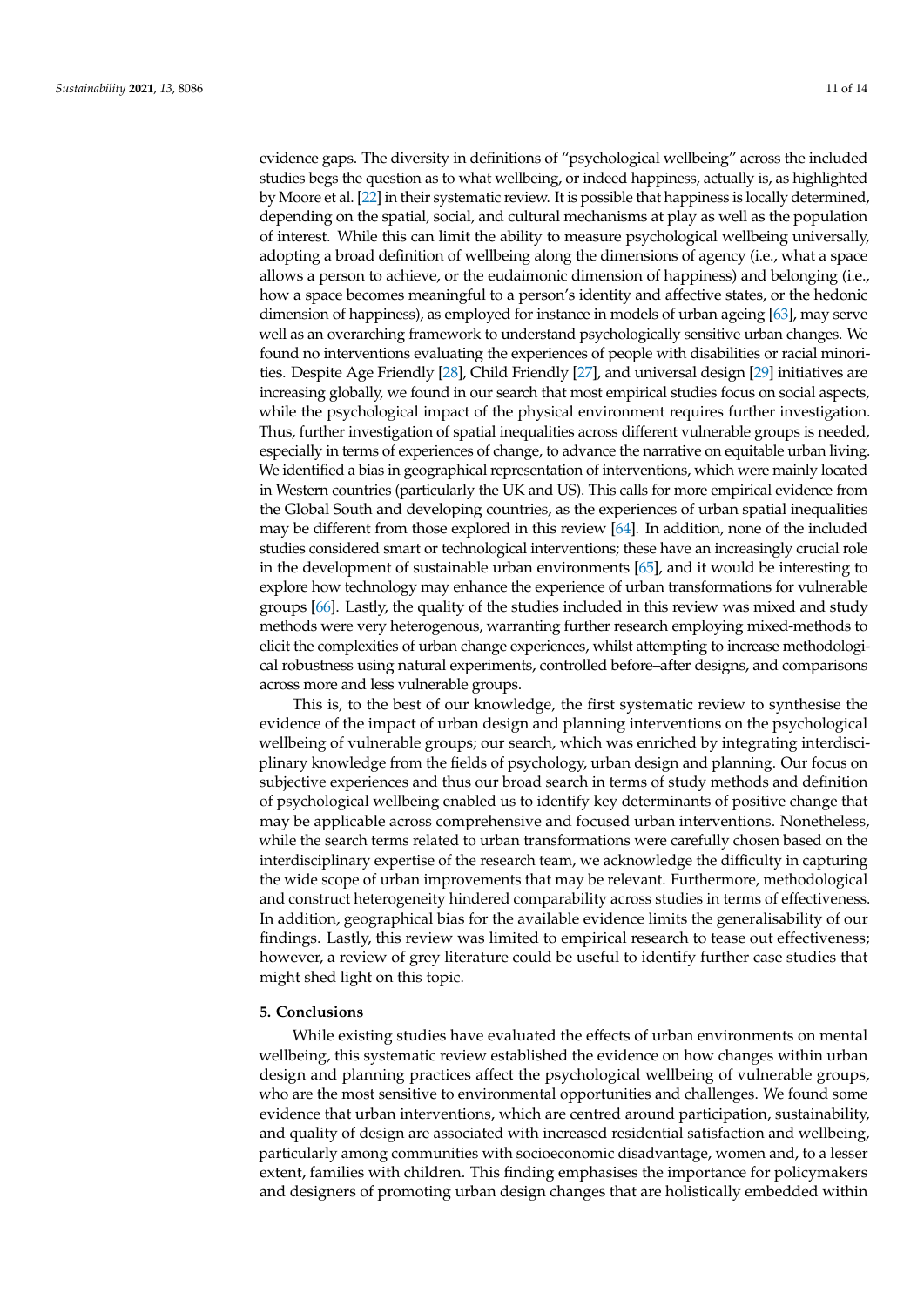sustainable community development strategies, considering multiple stakeholders and systems, and in particular, the psychological and health benefits of introducing green, active and safe infrastructure. However, we identified important gaps in terms of lack of evidence for individuals with disabilities, migrants, or groups from racial minorities. These, together with methodological heterogeneity and limited geographical diversity, warrant further investigation on the topic of equitable urban transformations that foster the creation of happy places for all.

**Supplementary Materials:** The following are available online at [https://www.mdpi.com/article/](https://www.mdpi.com/article/10.3390/su13148086/s1) [10.3390/su13148086/s1,](https://www.mdpi.com/article/10.3390/su13148086/s1) Supplementary File S1: PRISMA Checklist, Supplementary File S2: Inclusion Criteria and Searches, Supplementary File S3: Study Characteristics; Supplementary File S4: Quality assessment.

**Author Contributions:** Conceptualization, M.C., S.S., and S.B.; methodology, M.C., S.S., and S.B.; software, M.C.; formal analysis, M.C., S.S., and S.B.; investigation, M.C., S.S., and S.B.; resources, M.C., S.S., and S.B.; data curation, M.C., S.S., and S.B.; writing—original draft preparation, M.C., S.S., and S.B.; writing—review and editing, M.C., S.S., and S.B. All authors have read and agreed to the published version of the manuscript.

**Funding:** This research received no external funding.

**Institutional Review Board Statement:** Not applicable.

**Informed Consent Statement:** Not applicable.

**Data Availability Statement:** No primary data collected for this review.

**Conflicts of Interest:** The authors declare no conflict of interest.

# **References**

- <span id="page-12-0"></span>1. Gaynair, G.; Treskon, M.; Schilling, J.; Velasco, G. *Civic Assets for More Equitable Cities*; Urban Institute: Washington, DC, USA, 2020.
- 2. Giles-Corti, B.; Vernez-Moudon, A.; Reis, R.; Turrell, G.; Dannenberg, A.L.; Badland, H.; Foster, S.; Lowe, M.; Sallis, J.F.; Stevenson, M.; et al. City planning and population health: A global challenge. *Lancet* **2016**, *388*, 2912–2924. [\[CrossRef\]](http://doi.org/10.1016/S0140-6736(16)30066-6)
- <span id="page-12-1"></span>3. Freitas, A.; Rodrigues, T.C.; Santana, P. Assessing urban health inequities through a multidimensional and participatory framework: Evidence from the EURO-HEALTHY project. *J. Urban Health* **2020**, *97*, 857–875. [\[CrossRef\]](http://doi.org/10.1007/s11524-020-00471-5) [\[PubMed\]](http://www.ncbi.nlm.nih.gov/pubmed/32860097)
- <span id="page-12-2"></span>4. United Nations. The Sustainable Development Goals Report. *U. N. Publ.* **2017**. [\[CrossRef\]](http://doi.org/10.18356/3405d09f-en)
- <span id="page-12-3"></span>5. Bonnes, M.; Bonaiuto, M. Environmental psychology: From spatial-physical environment to sustainable development. In *Handbook of Environmental Psychology*; Bechtel, R.B., Churchman, A., Eds.; John Wiley & Sons, Inc.: New York, NY, USA, 2002; ISBN 0471405949.
- <span id="page-12-4"></span>6. UN-Habitat. *World Cities Report 2020: The Value of Sustainable Urbanization*; UN-Habitat: Nairobi, Kenya, 2020; ISBN 9788578110796.
- <span id="page-12-5"></span>7. Helliwell, J.F. Global Happiness Policy Synthesis 2018. In *Global Happiness Policy Report*; Sustainable Development Solutions Network: New York, NY, USA, 2018.
- <span id="page-12-6"></span>8. Dodge, R.; Daly, A.; Huyton, J.; Sanders, L. The challenge of defining wellbeing. *Int. J. Wellbeing* **2012**, *2*, 222–235. [\[CrossRef\]](http://doi.org/10.5502/ijw.v2i3.4)
- <span id="page-12-7"></span>9. Huppert, F.A. Psychological Well-being: Evidence Regarding its Causes and Consequences. *Appl. Psychol. Health Well Being* **2009**, *1*, 137–164. [\[CrossRef\]](http://doi.org/10.1111/j.1758-0854.2009.01008.x)
- <span id="page-12-8"></span>10. Diener, E.; Seligman, M.E. Very happy people. *Psychol. Sci.* **2002**, *13*, 81–84. [\[CrossRef\]](http://doi.org/10.1111/1467-9280.00415) [\[PubMed\]](http://www.ncbi.nlm.nih.gov/pubmed/11894851)
- <span id="page-12-9"></span>11. Ballas, D. What makes a "happy city"? *Cities* **2013**, *32*, S39–S50. [\[CrossRef\]](http://doi.org/10.1016/j.cities.2013.04.009)
- <span id="page-12-10"></span>12. Cloutier, S.; Jambeck, J.; Scott, N. The Sustainable Neighborhoods for Happiness Index (SNHI): A metric for assessing a community's sustainability and potential influence on happiness. *Ecol. Indic.* **2014**, *40*, 147–152. [\[CrossRef\]](http://doi.org/10.1016/j.ecolind.2014.01.012)
- <span id="page-12-11"></span>13. Higgs, C.; Badland, H.; Simons, K.; Knibbs, L.D.; Giles-Corti, B. The Urban Liveability Index: Developing a policy-relevant urban liveability composite measure and evaluating associations with transport mode choice. *Int. J. Health Geogr.* **2019**, *18*, 14. [\[CrossRef\]](http://doi.org/10.1186/s12942-019-0178-8)
- <span id="page-12-12"></span>14. Stappers, N.E.H.; Van Kann, D.H.H.; Ettema, D.; De Vries, N.K.; Kremers, S.P.J. The effect of infrastructural changes in the built environment on physical activity, active transportation and sedentary behaviour—A systematic review. *Health Place* **2018**, *53*, 135–149. [\[CrossRef\]](http://doi.org/10.1016/j.healthplace.2018.08.002)
- <span id="page-12-13"></span>15. Barnett, A.; Zhang, C.J.P.; Johnston, J.M.; Cerin, E. Relationships between the neighborhood environment and depression in older adults: A systematic review and meta-analysis. *Int. Psychogeriatr.* **2018**, *30*, 1153–1176. [\[CrossRef\]](http://doi.org/10.1017/S104161021700271X) [\[PubMed\]](http://www.ncbi.nlm.nih.gov/pubmed/29223174)
- <span id="page-12-15"></span>16. Cassarino, M.; Setti, A. Environment as "Brain Training": A review of geographical and physical environmental influences on cognitive ageing. *Ageing Res. Rev.* **2015**, *23*, 167–182. [\[CrossRef\]](http://doi.org/10.1016/j.arr.2015.06.003)
- <span id="page-12-14"></span>17. Wu, Y.-T.; Prina, A.M.; Brayne, C. The association between community environment and cognitive function: A systematic review. *Soc. Psychiatry Psychiatr. Epidemiol.* **2015**, *50*, 351–362. [\[CrossRef\]](http://doi.org/10.1007/s00127-014-0945-6)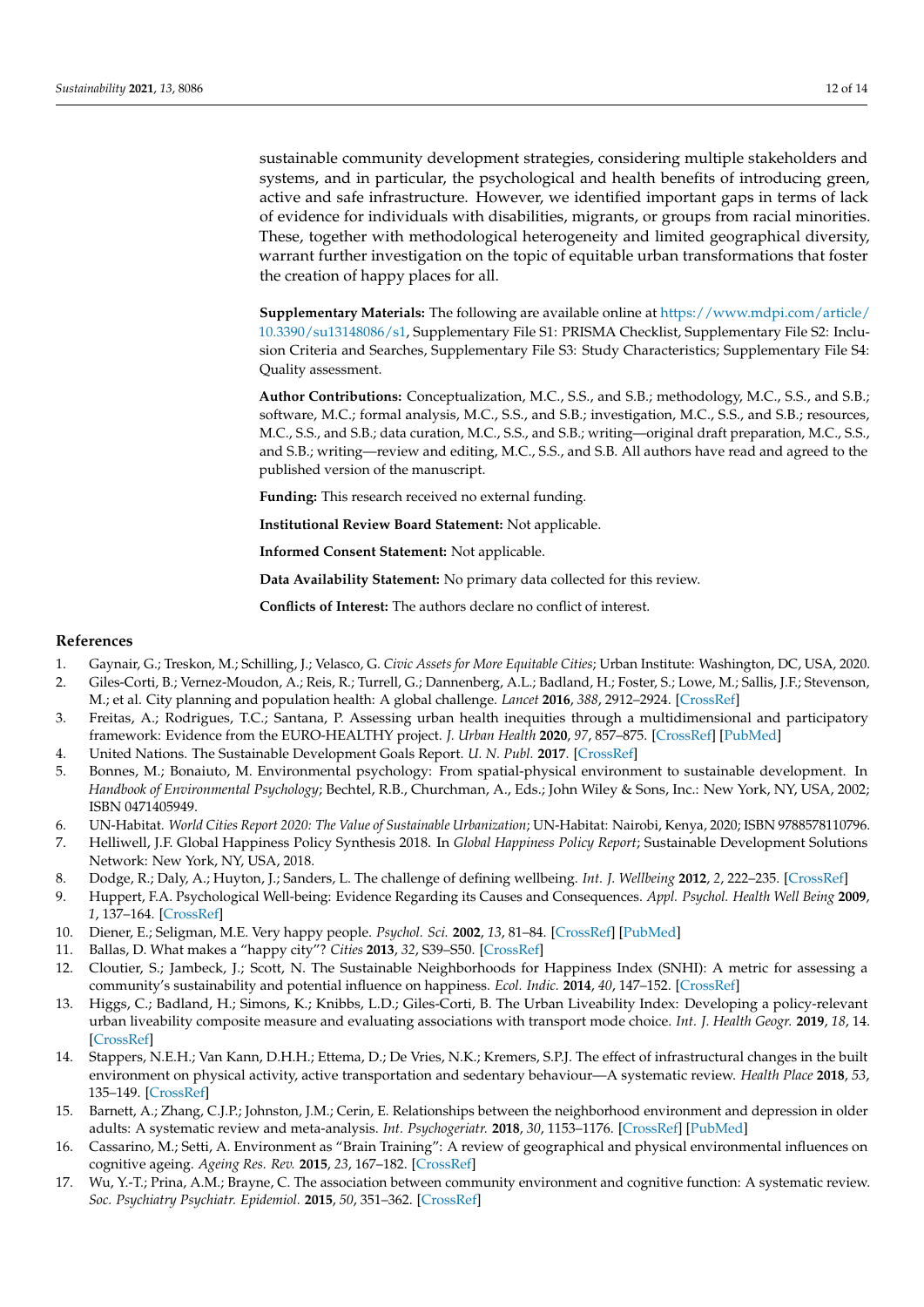- <span id="page-13-0"></span>18. Evans, G.W. The built environment and mental health. *J. Urban Health* **2003**, *80*, 536–555. [\[CrossRef\]](http://doi.org/10.1093/jurban/jtg063)
- <span id="page-13-1"></span>19. Montgomery, C. *Happy City: Transforming Our Lives through Urban Design*; Farras, Straus and Giroux: New York, NY, USA, 2013; ISBN 0374168237.
- <span id="page-13-2"></span>20. Mehdipanah, R.; Malmusi, D.; Muntaner, C.; Borrell, C. An evaluation of an urban renewal program and its effects on neighborhood resident's overall wellbeing using concept mapping. *Health Place* **2013**, *23*, 9–17. [\[CrossRef\]](http://doi.org/10.1016/j.healthplace.2013.04.009) [\[PubMed\]](http://www.ncbi.nlm.nih.gov/pubmed/23727619)
- <span id="page-13-3"></span>21. Kearns, A.; Ghosh, S.; Mason, P.; Egan, M. Urban regeneration and mental health: Investigating the effects of an area-based intervention using a modified intention to treat analysis with alternative outcome measures. *Health Place* **2020**, *61*, 102262. [\[CrossRef\]](http://doi.org/10.1016/j.healthplace.2019.102262)
- <span id="page-13-4"></span>22. Moore, T.H.M.; Kesten, J.M.; López-López, J.A.; Ijaz, S.; McAleenan, A.; Richards, A.; Gray, S.; Savović, J.; Audrey, S. The effects of changes to the built environment on the mental health and well-being of adults: Systematic review. *Health Place* **2018**, *53*, 237–257. [\[CrossRef\]](http://doi.org/10.1016/j.healthplace.2018.07.012) [\[PubMed\]](http://www.ncbi.nlm.nih.gov/pubmed/30196042)
- <span id="page-13-5"></span>23. McCay, L.; Bremer, I.; Endale, T.; Jannati, M.; Yi, J. Urban Design and Mental Health. In *Mental Health and Illness in the City*; Okkels, N., Kristiansen, C.B., Munk-Jørgensen, P., Eds.; Springer: Singapore, 2017; pp. 421–444. [\[CrossRef\]](http://doi.org/10.1007/978-981-10-2327-9_12)
- <span id="page-13-6"></span>24. Von Wirth, T.; Grêt-Regamey, A.; Moser, C.; Stauffacher, M. Exploring the influence of perceived urban change on residents' place attachment. *J. Environ. Psychol.* **2016**, *46*, 67–82. [\[CrossRef\]](http://doi.org/10.1016/j.jenvp.2016.03.001)
- <span id="page-13-7"></span>25. Chapman, A.R.; Carbonetti, B. Human rights protections for vulnerable and disadvantaged groups: The contributions of the UN committee on economic, social and cultural rights. *Hum. Rights Q.* **2011**, *33*, 682. [\[CrossRef\]](http://doi.org/10.1353/hrq.2011.0033)
- <span id="page-13-8"></span>26. Guite, H.F.; Clark, C.; Ackrill, G. The impact of the physical and urban environment on mental well-being. *Public Health* **2006**, *120*, 1117–1126. [\[CrossRef\]](http://doi.org/10.1016/j.puhe.2006.10.005)
- <span id="page-13-9"></span>27. Riggio, E. Child friendly cities: Good governance in the best interests of the child. *Environ. Urban.* **2002**, *14*, 45–58. [\[CrossRef\]](http://doi.org/10.1177/095624780201400204)
- <span id="page-13-10"></span>28. Gibney, S.; Shannon, S. Developing indicators for the age-friendly cities and counties programme in Ireland. *Work. Older People* **2018**, *22*. [\[CrossRef\]](http://doi.org/10.1108/WWOP-12-2017-0038)
- <span id="page-13-11"></span>29. Steinfeld, E.; Maisel, J. *Universal Design: Creating Inclusive Environments*; John Wiley & Sons: Hoboken, NJ, USA, 2012; ISBN 978-0-470-39913-2.
- <span id="page-13-12"></span>30. Cassarino, M.; Bantry-White, E.; Setti, A. Neighbourhood environment and cognitive vulnerability—A survey investigation of variations across the lifespan and urbanity levels. *Sustainability* **2020**, *12*, 7951. [\[CrossRef\]](http://doi.org/10.3390/su12197951)
- <span id="page-13-13"></span>31. Alderton, A.; Villanueva, K.; O'Connor, M.; Boulangé, C.; Badland, H. Reducing Inequities in Early Childhood Mental Health: How Might the Neighborhood Built Environment Help Close the Gap? A Systematic Search and Critical Review. *Int. J. Environ. Res. Public Health* **2019**, *16*, 1516. [\[CrossRef\]](http://doi.org/10.3390/ijerph16091516)
- <span id="page-13-14"></span>32. O'Campo, P.; Salmon, C.; Burke, J. Neighbourhoods and mental well-being: What are the pathways? *Health Place* **2009**, *15*, 56–68. [\[CrossRef\]](http://doi.org/10.1016/j.healthplace.2008.02.004)
- <span id="page-13-15"></span>33. Nordström, M.; Wales, M. Enhancing urban transformative capacity through children's participation in planning. *Ambio* **2019**, *48*, 507–514. [\[CrossRef\]](http://doi.org/10.1007/s13280-019-01146-5)
- <span id="page-13-16"></span>34. Cinderby, S.; Cambridge, H.; Attuyer, K.; Bevan, M.; Croucher, K.; Gilroy, R.; Swallow, D. Co-designing Urban Living Solutions to Improve Older People's Mobility and Well-Being. *J. Urban Health* **2018**, *95*, 409–422. [\[CrossRef\]](http://doi.org/10.1007/s11524-018-0232-z) [\[PubMed\]](http://www.ncbi.nlm.nih.gov/pubmed/29644534)
- <span id="page-13-17"></span>35. Lawrence, R.J.; Gatzweiler, F.W. Wanted: A Transdisciplinary Knowledge Domain for Urban Health. *J. Urban Health* **2017**, *94*, 592–596. [\[CrossRef\]](http://doi.org/10.1007/s11524-017-0182-x) [\[PubMed\]](http://www.ncbi.nlm.nih.gov/pubmed/28695402)
- <span id="page-13-18"></span>36. Pastor, M.; Morello-Frosch, R. Integrating public health and community development to tackle neighborhood distress and promote well-being. *Health Aff.* **2014**, *33*, 1890–1896. [\[CrossRef\]](http://doi.org/10.1377/hlthaff.2014.0640)
- <span id="page-13-19"></span>37. Moher, D.; Liberati, A.; Tetzlaff, J.; Altman, D.G.; Group, T.P. Preferred Reporting Items for Systematic Reviews and Meta-Analyses: The PRISMA Statement (Reprinted from Annals of Internal Medicine). *Phys. Ther.* **2009**, *89*, 873–880. [\[CrossRef\]](http://doi.org/10.1093/ptj/89.9.873) [\[PubMed\]](http://www.ncbi.nlm.nih.gov/pubmed/19723669)
- <span id="page-13-20"></span>38. Ouzzani, M.; Hammady, H.; Fedorowicz, Z.; Elmagarmid, A. Rayyan-a web and mobile app for systematic reviews. *Syst. Rev.* **2016**, *5*, 210. [\[CrossRef\]](http://doi.org/10.1186/s13643-016-0384-4)
- <span id="page-13-21"></span>39. Hong, Q.N.; Fàbregues, S.; Bartlett, G.; Boardman, F.; Cargo, M.; Dagenais, P.; Gagnon, M.-P.; Griffiths, F.; Nicolau, B.; O'Cathain, A.; et al. The Mixed Methods Appraisal Tool (MMAT) version 2018 for information professionals and researchers. *Educ. Inf.* **2018**, *34*, 285–291. [\[CrossRef\]](http://doi.org/10.3233/EFI-180221)
- <span id="page-13-22"></span>40. Afacan, Y. Resident satisfaction for sustainable urban regeneration. *Proc. Inst. Civ. Eng. Munic. Eng.* **2015**, *168*, 220–234. [\[CrossRef\]](http://doi.org/10.1680/muen.14.00046)
- <span id="page-13-26"></span>41. Anthun, K.S.; Maass, R.E.K.; Hope, S.; Espnes, G.A.; Bell, R.; Khan, M.; Lillefjell, M. Addressing inequity: Evaluation of an intervention to improve accessibility and quality of a green space. *Int. J. Environ. Res. Public Health* **2019**, *16*, 5015. [\[CrossRef\]](http://doi.org/10.3390/ijerph16245015) [\[PubMed\]](http://www.ncbi.nlm.nih.gov/pubmed/31835473)
- <span id="page-13-23"></span>42. Beebeejaun, Y. Making safer places: Gender and the right to the city. *Secur. J.* **2009**, *22*, 219–229. [\[CrossRef\]](http://doi.org/10.1057/sj.2009.4)
- <span id="page-13-25"></span>43. Foley, L.; Prins, R.; Crawford, F.; Humphreys, D.; Mitchell, R.; Sahlqvist, S.; Thomson, H.; Ogilvie, D.; Nimegeer, A.; Olsen, J.; et al. Effects of living near an urban motorway on the wellbeing of local residents in deprived areas: Natural experimental study. *PLoS ONE* **2017**, *12*, e0174882. [\[CrossRef\]](http://doi.org/10.1371/journal.pone.0174882)
- <span id="page-13-24"></span>44. Gosling, V.K. Regenerating communities: Women's experiences of urban regeneration. *Urban Studies* **2008**, *45*, 607–626. [\[CrossRef\]](http://doi.org/10.1177/0042098007087337)
- <span id="page-13-27"></span>45. Macmillan, A.K.; Mackie, H.; Hosking, J.E.; Witten, K.; Smith, M.; Field, A.; Woodward, A.; Hoskins, R.; Stewart, J.; van der Werf, B.; et al. Controlled before-after intervention study of suburb-wide street changes to increase walking and cycling: Te Ara Mua-Future Streets study design. *BMC Public Health* **2018**, *18*, 850. [\[CrossRef\]](http://doi.org/10.1186/s12889-018-5758-1)